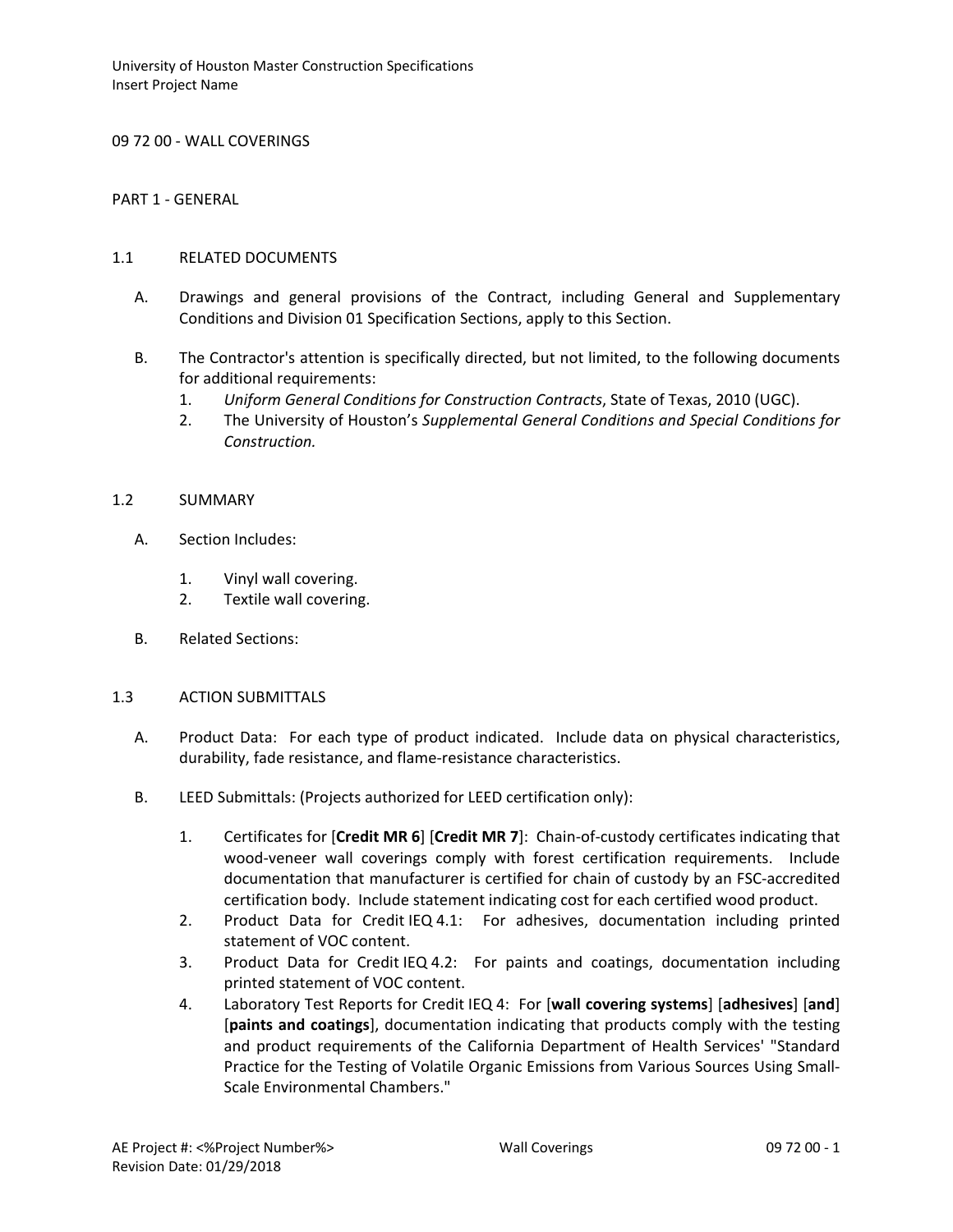- C. Shop Drawings: Show location and extent of each wall-covering type. Indicate pattern placement, veneer matching, seams and termination points.
- D. Samples for Initial Selection: For each type of wall covering indicated.
- E. Samples for Verification: Full width by 36-inch- long section of wall covering.
	- 1. Sample from same print run or dye lot to be used for the Work, with specified treatments applied. Show complete pattern repeat. Mark top and face of fabric.
	- 2. Sample from same flitch to be used for the Work, with specified finish applied.
- F. Product Schedule: For wall coverings.[ **Use same designations indicated on Drawings.**]

## 1.4 INFORMATIONAL SUBMITTALS

- A. Qualification Data: For qualified testing agency.
- B. Product Test Reports: Based on evaluation of comprehensive tests performed by a qualified testing agency, for wall covering.

## 1.5 CLOSEOUT SUBMITTALS

A. Maintenance Data: For wall coverings to include in maintenance manuals.

# 1.6 MAINTENANCE MATERIAL SUBMITTALS

- A. Furnish extra materials that match products installed and that are packaged with protective covering for storage and identified with labels describing contents.
	- 1. Wall-Covering Materials: For each type, full-size units equal to 5 percent of amount installed.

#### 1.7 QUALITY ASSURANCE

- A. Fire-Test-Response Characteristics: As determined by testing identical wall coverings applied with identical adhesives to substrates according to test method indicated below by a qualified testing agency. Identify products with appropriate markings of applicable testing agency.
	- 1. Surface-Burning Characteristics: As follows, per ASTM E 84:
		- a. Flame-Spread Index: 25 or less.
		- b. Smoke-Developed Index: 50 or less.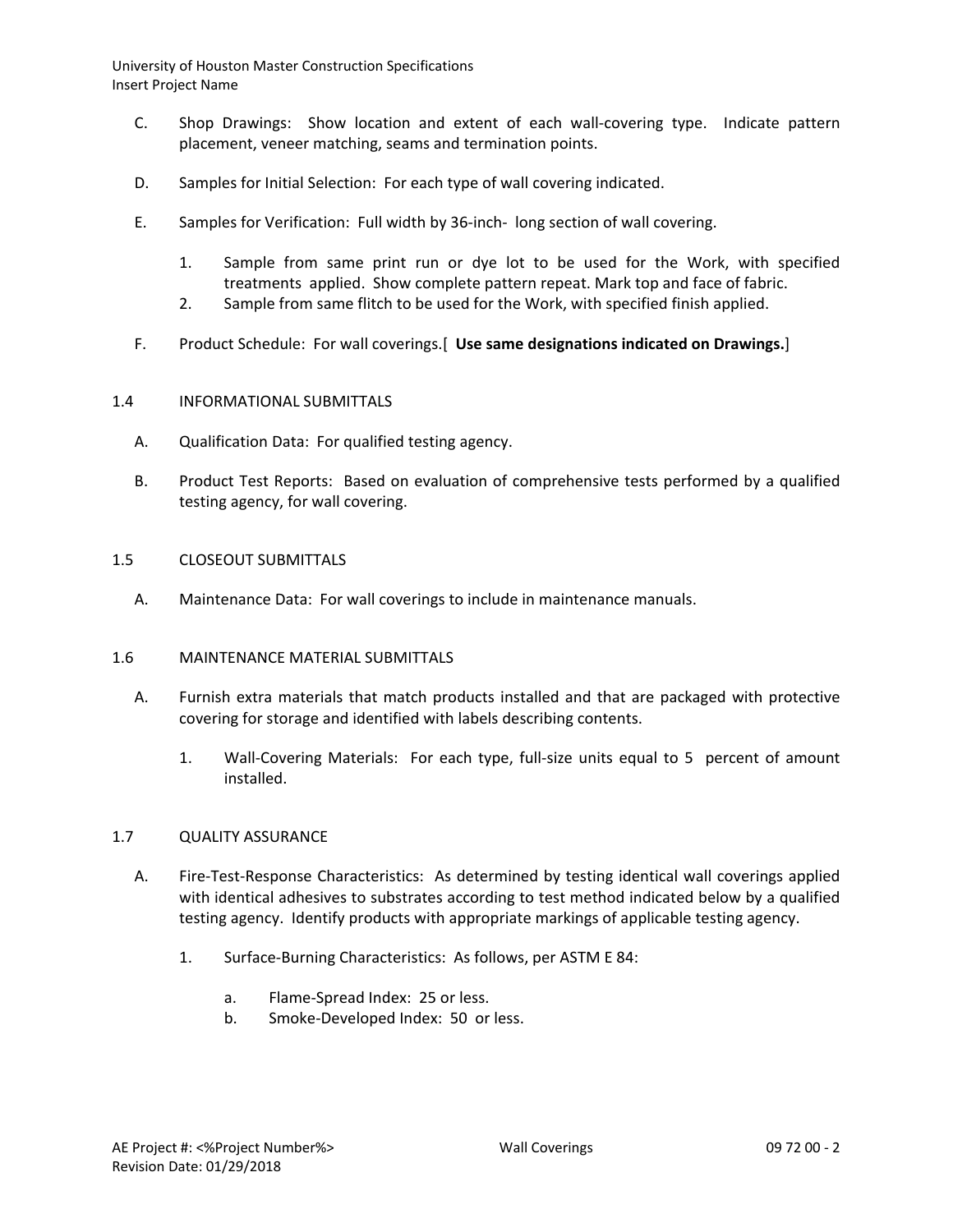### 1.8 PROJECT CONDITIONS

- A. Environmental Limitations: Do not deliver or install wall coverings until spaces are enclosed and weather-tight, wet work in spaces is complete and dry, work above ceilings is complete, and temporary HVAC system is operating and maintaining ambient temperature and humidity conditions at occupancy levels during the remainder of the construction period.
	- 1. Wood-Veneer Wall Coverings: Condition spaces for not less than 48 hours before installation.
- B. Lighting: Do not install wall covering until a permanent level of lighting is provided on the surfaces to receive wall covering.
- C. Ventilation: Provide continuous ventilation during installation and for not less than the time recommended by wall-covering manufacturer for full drying or curing.

# PART 2 - PRODUCTS

## 2.1 PERFORMANCE REQUIREMENTS

A. Low-Emitting Materials: Wall covering system shall comply with the testing and product requirements of the California Department of Health Services' "Standard Practice for the Testing of Volatile Organic Emissions from Various Sources Using Small-Scale Environmental Chambers."

#### 2.2 WALL COVERINGS

A. General: Provide rolls of each type of wall covering from same print run or dye lot.

# 2.3 TEXTILE WALL COVERING

- A. Wall-Covering Standard: Provide mildew-resistant strippable wall coverings that comply with ASTM F 793 for Category I, Decorative Only Category II, Decorative with Medium Serviceability products.
	- 1. Products: Subject to compliance with requirements, available products that may be incorporated into the Work include, but are not limited to, the following:
		- a. Design Tex; [www.designtex.com.](http://www.designtex.com/)
		- b. National Wallcovering; [www.nationalwallcovering.com.](http://www.nationalwallcovering.com/)
		- c. Tri-Kes: Cirqa; www.tri-kes.com.
		- d. Substitutions: See Section 01 25 00 Substitution Procedures.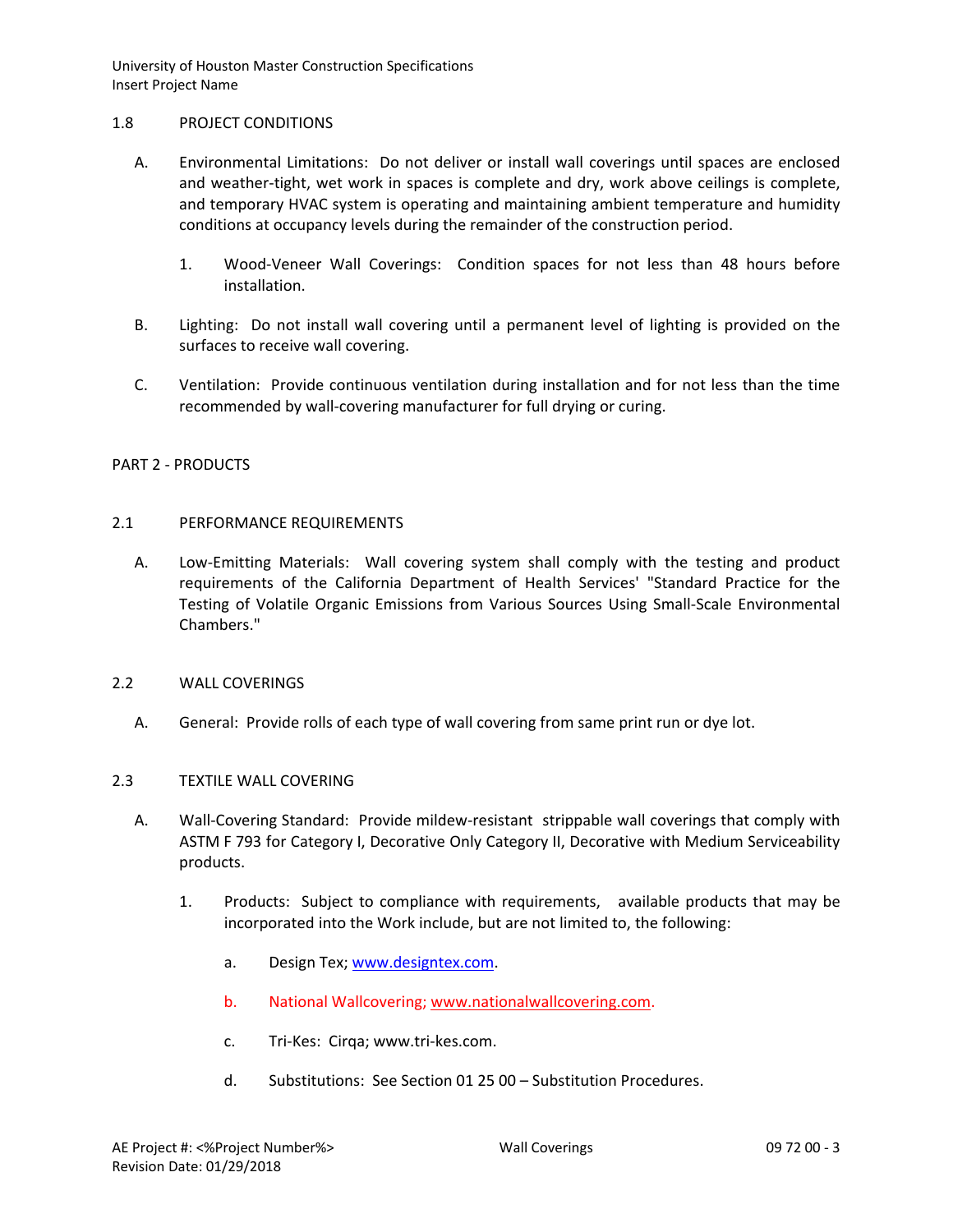- B. Test Responses:
	- 1. Colorfastness to Wet and Dry Crocking: Passes AATCC 8, Grade 3, minimum.
	- 2. Colorfastness to Light: Passes AATCC 16, Option 1 or 3, Grade 4, minimum, at 40 hours.
- C. Total Weight Excluding Coatings: 20 oz, Type II.
- D. Width: <52 / 54>.
- E. Repeat: Random .
- F. Applied Backing Material: Osnaburg.
- G. Colors, Textures, and Patterns: As selected by Architect from manufacturer's full range.

## 2.4 ACCESSORIES

- A. Adhesive: Mildew-resistant, nonstaining, strippable adhesive, for use with specific wall covering and substrate application; as recommended in writing by wall-covering manufacturer.
	- 1. Adhesive shall have VOC content of 50 g/L or less when calculated according to 40 CFR 59, Subpart D (EPA Method 24).
	- 2. Adhesive shall comply with the testing and product requirements of the California Department of Health Services' "Standard Practice for the Testing of Volatile Organic Emissions from Various Sources Using Small-Scale Environmental Chambers."
- B. Primer/Sealer: Mildew resistant, complying with requirements in Section 09 91 23 "Interior Painting" "" and recommended in writing by wall-covering manufacturer for intended substrate.
- C. Seam Tape: As recommended in writing by wall-covering manufacturer.

# PART 3 - EXECUTION

#### 3.1 EXAMINATION

- A. Examine substrates and conditions, with Installer present, for compliance with requirements for levelness, wall plumbness, maximum moisture content, and other conditions affecting performance of the Work.
- B. Proceed with installation only after unsatisfactory conditions have been corrected.

#### 3.2 PREPARATION

A. Comply with manufacturer's written instructions for surface preparation.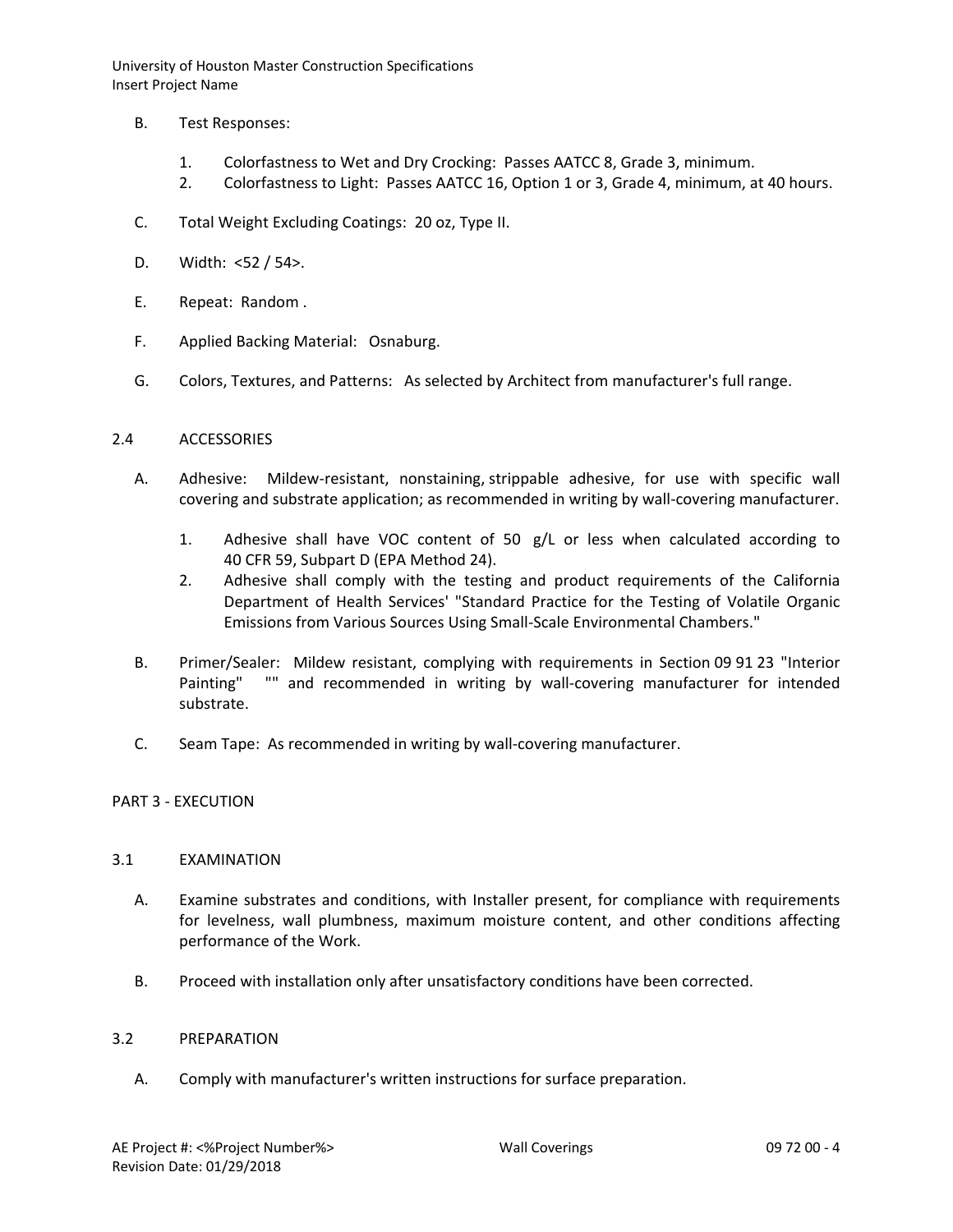- B. Clean substrates of substances that could impair bond of wall covering, including dirt, oil, grease, mold, mildew, and incompatible primers.
- C. Prepare substrates to achieve a smooth, dry, clean, structurally sound surface free of flaking, unsound coatings, cracks, and defects.
	- 1. Moisture Content: Maximum of 5 percent on new plaster, concrete, and concrete masonry units when tested with an electronic moisture meter.
	- 2. Plaster: Allow new plaster to cure. Neutralize areas of high alkalinity. Prime with primer as recommended in writing by primer/sealer manufacturer and wall-covering manufacturer.
	- 3. Metals: If not factory primed, clean and apply metal as recommended in writing by primer/sealer manufacturer and wall-covering manufacturer.
	- 4. Gypsum Board: Prime with primer as recommended in writing by primer/sealer manufacturer and wall-covering manufacturer.
	- 5. Painted Surfaces: Treat areas susceptible to pigment bleeding.
- D. Check painted surfaces for pigment bleeding. Sand gloss, semigloss, and eggshell finish with fine sandpaper.
- E. Remove hardware and hardware accessories, electrical plates and covers, light fixture trims, and similar items.
- F. Acclimatize wall-covering materials by removing them from packaging in the installation areas not less than 24 hours before installation.
- G. Install wall liner, with no gaps or overlaps, where required by wall-covering manufacturer. Form smooth wrinkle-free surface for finished installation. Do not begin wall-covering installation until wall liner has dried.

# 3.3 INSTALLATION

- A. General: Comply with wall-covering manufacturers' written installation instructions applicable to products and applications indicated except where more stringent requirements apply.
- B. Cut wall-covering strips in roll number sequence. Change roll numbers at partition breaks and corners.
- C. Install strips in same order as cut from roll.
- D. Install wall covering with no gaps or overlaps, no lifted or curling edges, and no visible shrinkage.
- E. Match pattern 72 inches above the finish floor.
- F. Fully bond wall covering to substrate. Remove air bubbles, wrinkles, blisters, and other defects.